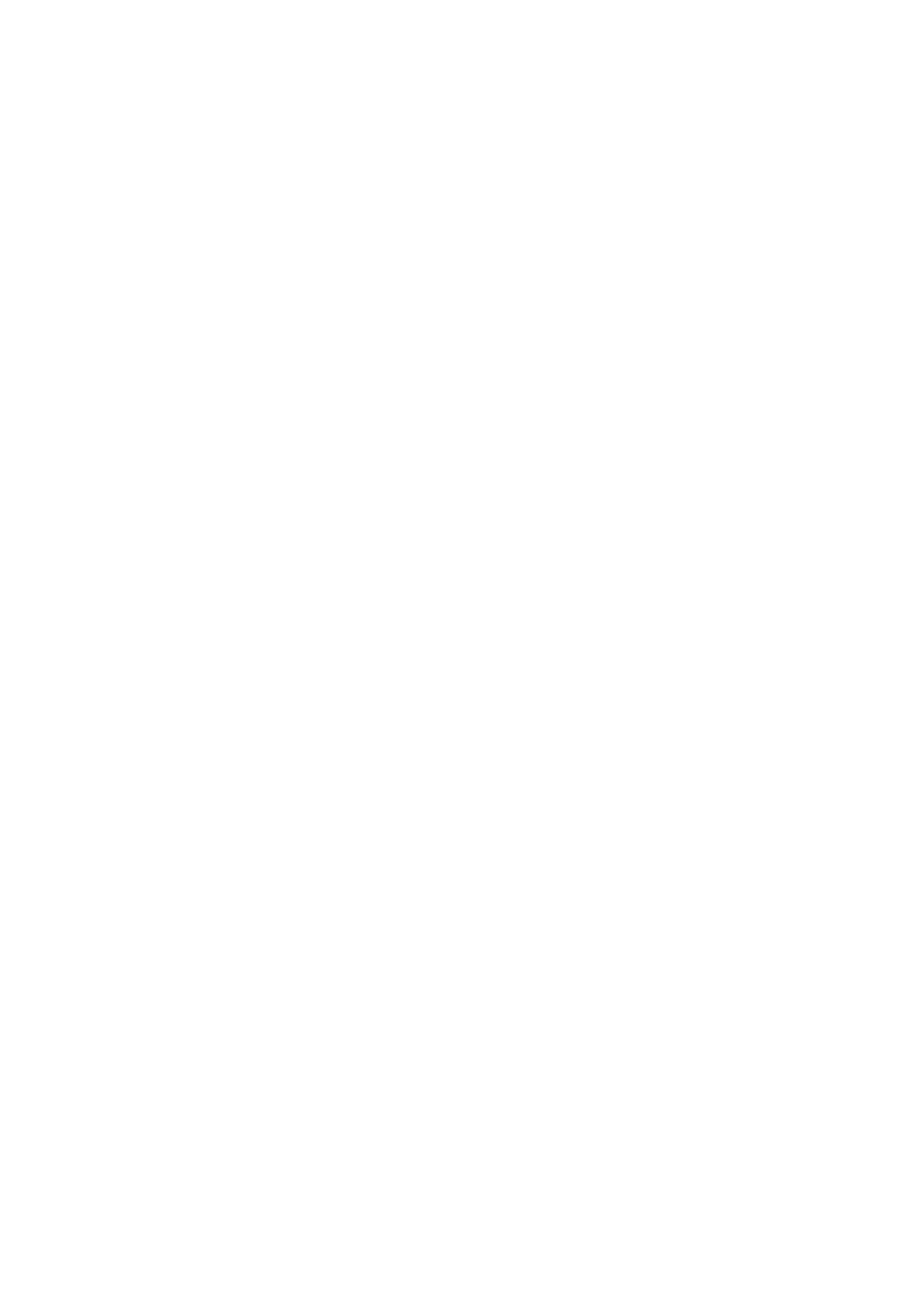Melcome to Waihi East School.

Our School caters for children from New Entrants to Year 6. Students then attend your college of choice for Years 7 to 13.

Teachers welcome the opportunity to discuss a child's progress with parents/whānau at any time. Parents are encouraged to maintain close contact with the School and Teachers.

This booklet has been designed as a helpful guide for parents/whānau. All points are listed in alphabetical order.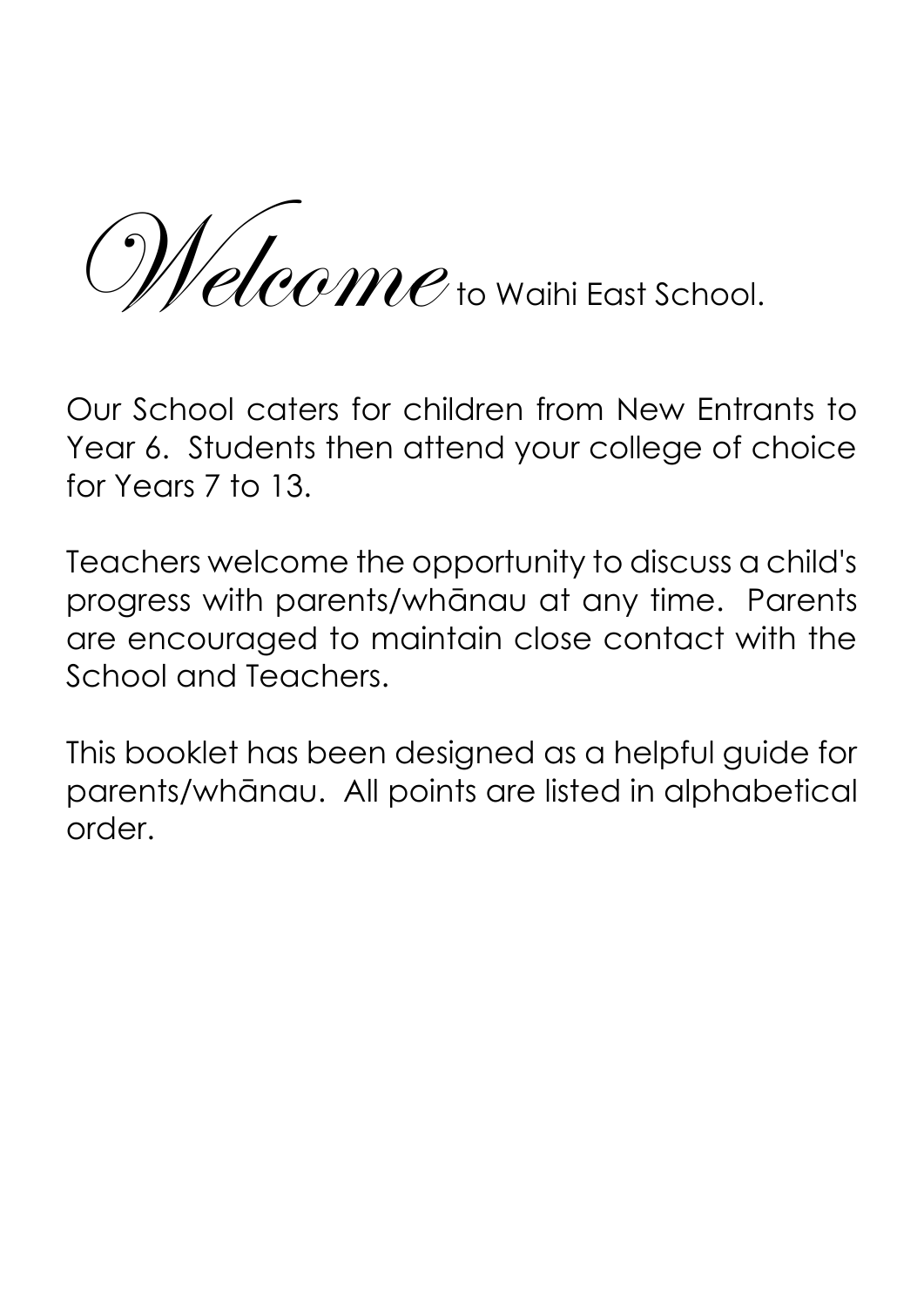## **ABSENT FROM SCHOOL**

It is a legal requirement to advise school of all child absences.

Parents are asked to inform the school whenever their child is going to be absent. If the child is going to be away for several days it is only necessary to let the school know on their first day of absence. A note of explanation or contact with the teacher after a lengthy absence is appreciated. The office will also need to know the reason for absence (a Ministry of Education requirement).

The school can be notified in either of the following ways:

| Phone: | 8638693                                              |
|--------|------------------------------------------------------|
| Text:  | 021 0258 4817                                        |
| Or:    | Send a note to the child's teacher via another child |

If your child/children are absent and we have not been advised, we will contact you.

# **AGRICULTURE DAY**

Agricultural Day is held annually at the end of October/beginning of November. Children are encouraged to enter a lamb or kid goat in the annual competition. Judging days are held on Agriculture Day at our school and the Group Day will be held at the end of that week.

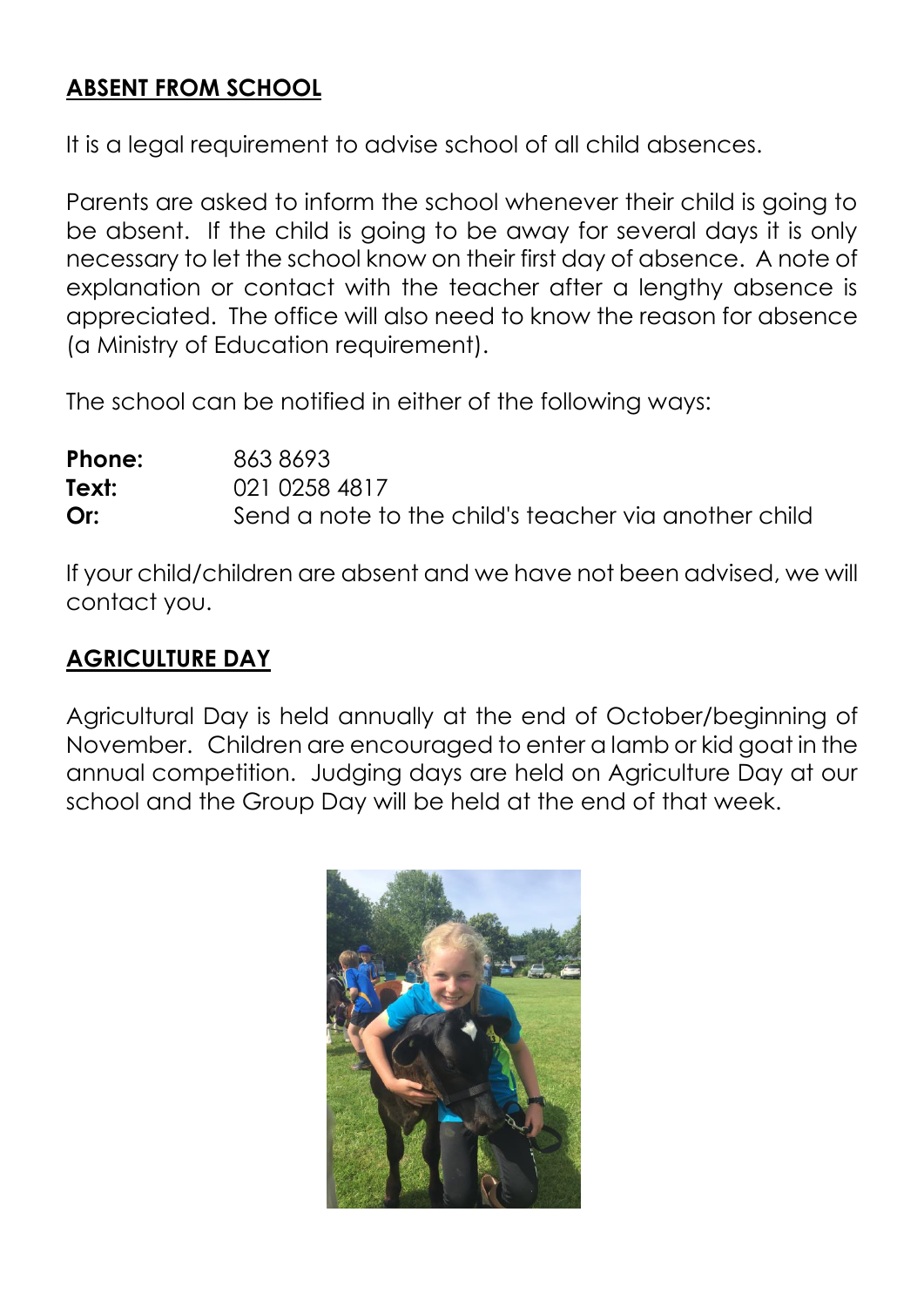# **ANNUAL EVENTS**

The following is an outline of when events usually occur at Waihi East School. Times subject to change slightly.

| <b>FEBRUARY</b>  | <b>Classroom Daily Swimming</b><br><b>Swimming Sports</b>                                               |  |
|------------------|---------------------------------------------------------------------------------------------------------|--|
| <b>MARCH</b>     | <b>Classroom Daily Swimming Continues</b><br>Rippa<br>Year 3/4 Surf n Turf Camp<br>Year 1/2 Trip        |  |
| <b>APRIL</b>     | <b>School Photos</b><br>Rippa<br>Autumn School Break                                                    |  |
| MAY              | Year 5/6 Camp<br>Winter Sports-Netball, Soccer, Basketball<br><b>Inter-Schools' Cross Country Races</b> |  |
| <b>JUNE</b>      | <b>Class Photos</b>                                                                                     |  |
| <b>JULY</b>      | <b>Winter School Break</b>                                                                              |  |
| <b>AUGUST</b>    | Life Education Caravan                                                                                  |  |
| <b>SEPTEMBER</b> | Spring School Break                                                                                     |  |
| <b>OCTOBER</b>   | Agriculture Day                                                                                         |  |
| <b>NOVEMBER</b>  | Classroom Daily Swimming<br><b>Athletic Sports</b><br>School Gala TBC.                                  |  |
| <b>DECEMBER</b>  | <b>Classroom Daily Swimming Continues</b><br>School Triathlon<br><b>Prize Giving</b>                    |  |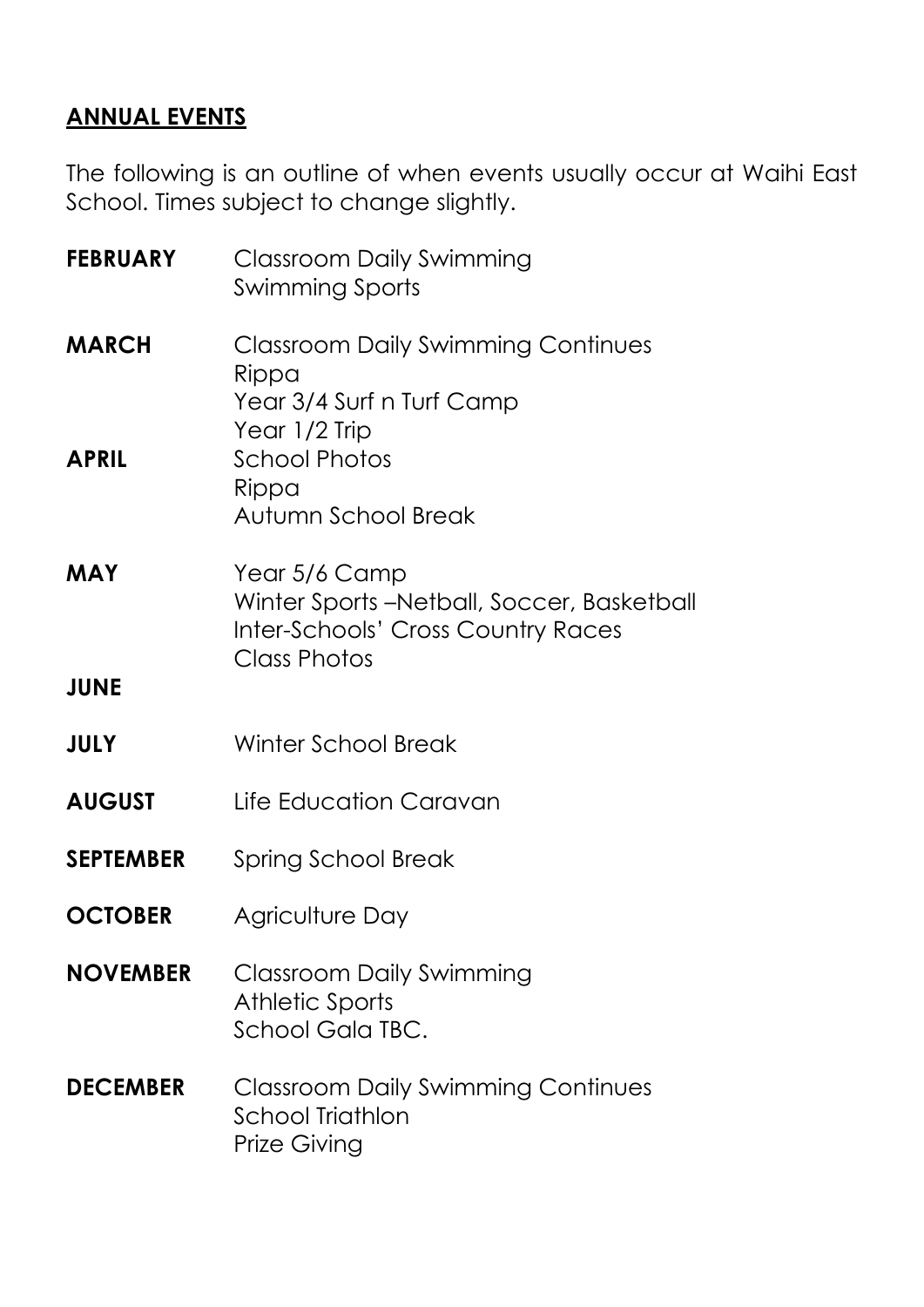## **ASSEMBLIES**

Assemblies are held every Monday morning at 10.30am and Student Led assemblies are held at advertised times to celebrate student learning and achievement that is happening in classes. These will be announced in the newsletter.

Special achievements including sporting and academic accomplishments are acknowledged during assemblies, and all classes will lead an assembly at some stage. Parents/whānau are encouraged to attend assemblies.

**PRINCIPALS' ASSEMBLY** is held two times a term, usually on a Friday afternoon.

## **BEHAVIOUR MANAGEMENT- PB4L SCHOOL**

An extensive copy of our Behaviour Management Document is available to view in the office outlining the purpose, guidelines and procedures to be followed. These include:

- Addressing behaviour
- Consequences
- Time out
- Repeated behaviour

Considerable background work was carried out prior to implementing these initiatives. It is important that parents support these procedures and work together with our school to ensure the Behaviour Management process is successful.

#### **PB4L**

Our school is proud to be part of the nationwide PB4L initiative. PB4L stands for Positive Behaviour for Learning and encompasses a pro-active, information driven and restorative approach designed to uphold whanau values.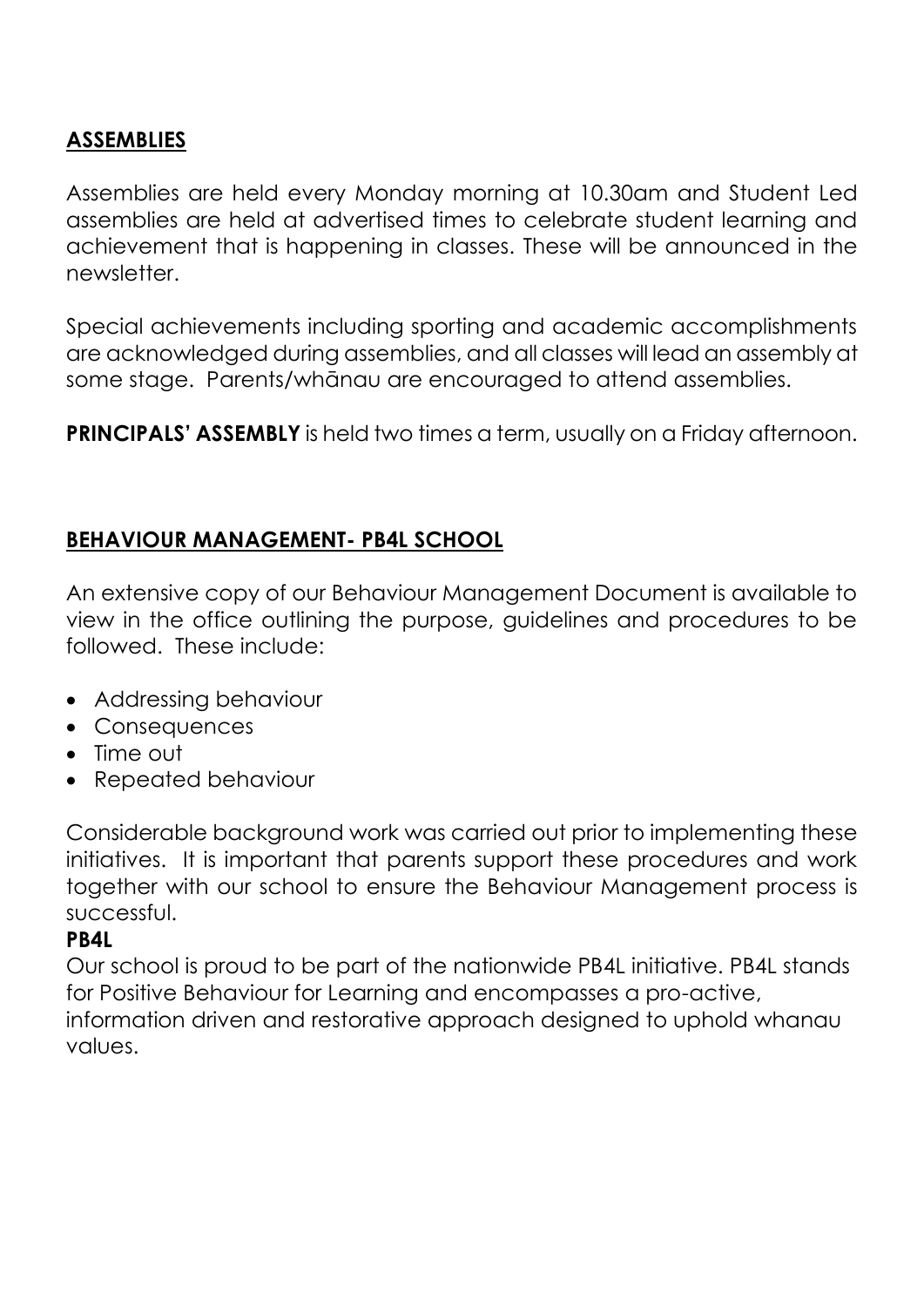## **BOARD OF TRUSTEES**

CHAIRPERSON **:** Mrs Tineke Douglas DEPUTY CHAIRPERSON **:** PRINCIPAL **:** Ms Briar Scott STAFF REP **:** Mrs Jo Derham PARENTS' REPS **:** Mrs Tara Parker

MINUTES SECRETARY **:** Ms Vanessa Maunder **:** Mrs Emma Van der Hulst

**:** Mr Nicholas Hewlett

The Board of Trustees are the Governing Body of the school. They are responsible for the Financial Management, Property Management, Staffing and Curriculum Overview of the school.

The Board of Trustees are elected every three years. The next election will take place in September 2022. The Board of Trustees eight times a year. Parents are welcome to attend these open forum meetings.

## **DENTAL CLINIC**

The mobile dental clinic visits our school annually to examine student's teeth. These dates will be published in the school newsletter once the information is received. In-between times, the dental clinic can be contacted on 021 359 798. (Leave a message on the answer-phone if Clinic is unattended).

Consent forms are required to be signed by parents or guardians before dental treatment can begin. These forms are usually completed during the enrolment process. Spare forms are available in the office.

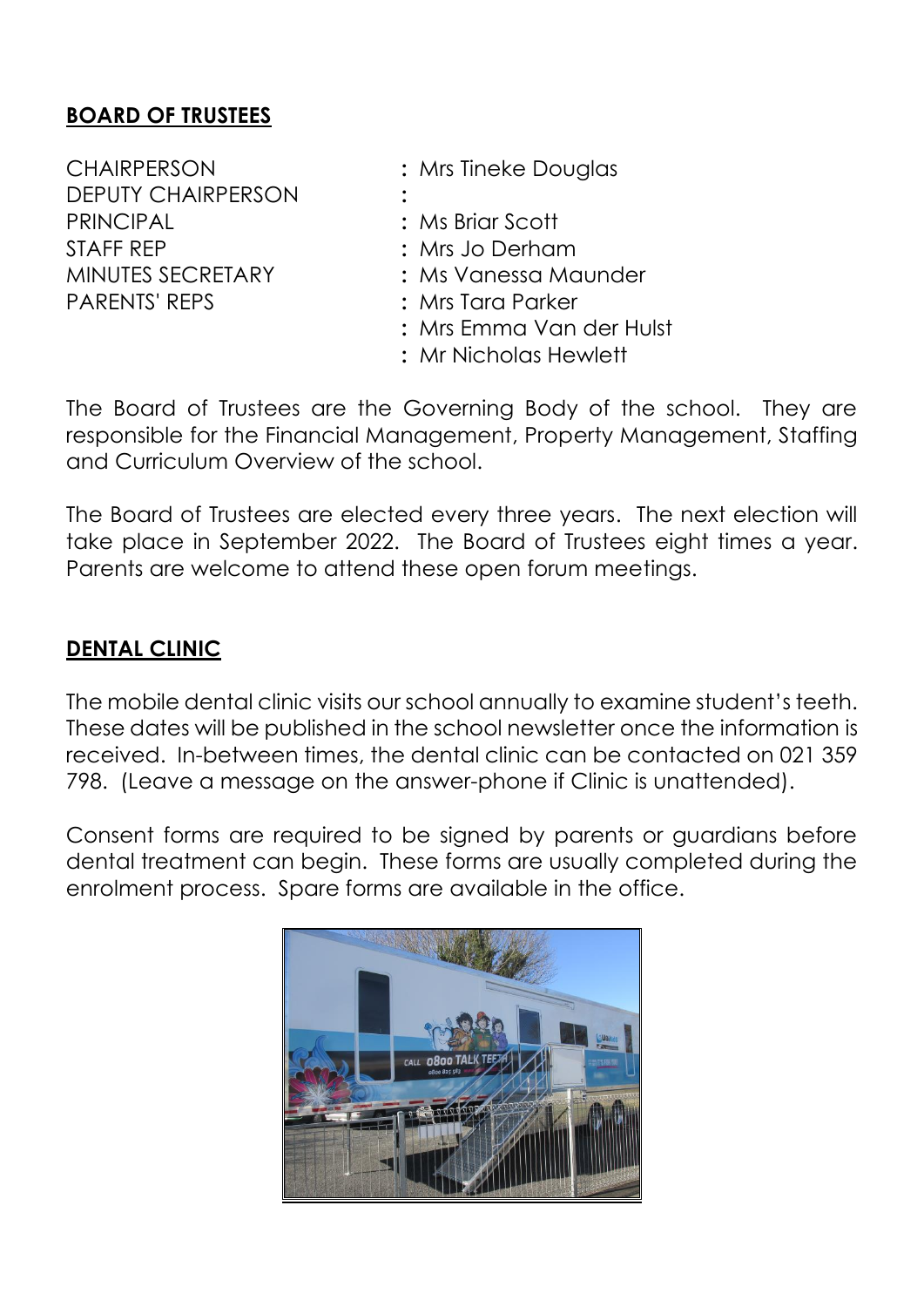## **EAR CHECKS**

The Health Department's Mobile Ear Clinic provides free ear checks. They regularly come to Waihi and operate from Waihi Central School. Waihi dates for the Mobile Ear Clinic will be advertised in our school newsletter.

#### **ENROLMENTS**

Waihi East School operates under a Ministry of Education imposed Enrolment Scheme. Contact the office for further information including school zone boundaries and ballot deadlines.

Pre-enrolments are welcome any time prior to a child's 5<sup>th</sup> birthday. New Entrants can start school on their 5th birthday, or sometime thereafter.

Enrolment packs are available in the office. Birth certificates and immunisation certificates are required for all new enrolments.

#### **SCHOOL VISITS**

School visits are encouraged prior to starting school. This helps with transition and builds familiarity with routines and school grounds. Contact Sarah to arrange a suitable time to visit. scannell@east.school.nz

#### **BEST START**

Each term we run Best Start sessions over 2 weeks for new entrants and their whanau. These give an overview of what happens at East School in each part of the school day. An invite will be sent out to those pre-enrolled. Session 1 9.30am-11.00am, session 2 11.30am-12.30pm.

#### **TRANSFERRING FROM ANOTHER SCHOOL**

The office will request formal records and relevant information from any previous schools. Please bring text books and any other books or stationary items from your child's previous school when enrolling with us.

#### **IMMUNISATIONS**

Schools are required to keep a register of each child's immunisation records / status. Please bring this information when enrolling with us.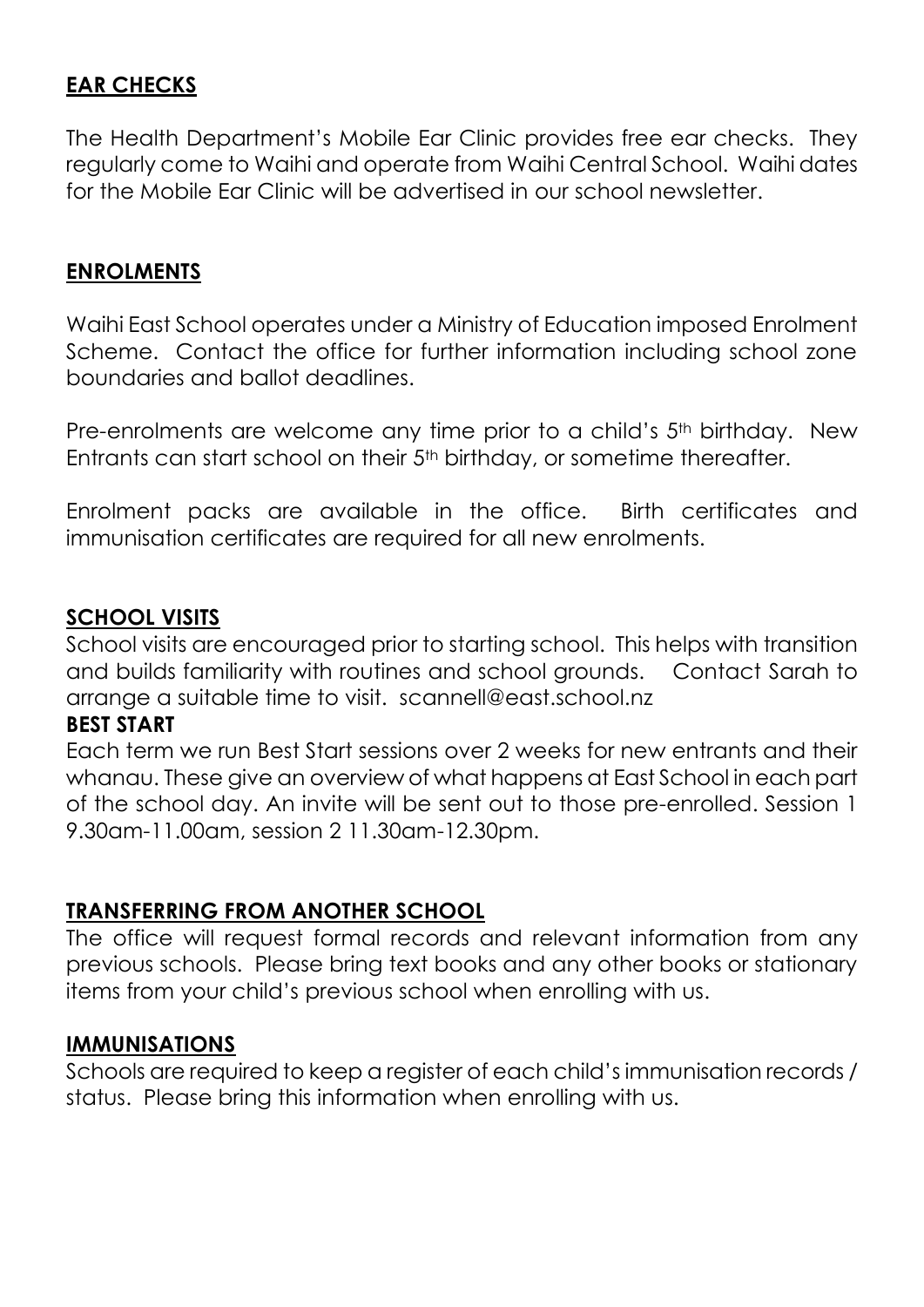## **HEALTH MATTERS**

#### *Children must be kept home if they are unwell.*

If a child becomes ill at school, the teacher will refer them to the office staff who will contact parents or emergency contacts. Some children are catered for in the sick bay and are able to return to class.

A medical register for moderate to serious injuries is kept by staff.

If you require staff to administer medication to your child during the day, a form must be completed and signed in the office. For safety reasons, no medication is to be kept in children's schoolbags. All medication is to be held in the office.

#### **HEADLICE**

If headlice is detected on a student we will contact you to collect your child/children and treat the lice. Free lice treatment is available in the office.

### **HOMEWORK**

Formal homework is kept to a minimum at Waihi East School. We recognize whānau are busy, and would love our children to make the most of opportunities to be involved in team sport and whānau activities. We will send home reading, some spelling and an occasional project or work not completed in class.

### **LIBRARY**

Children are encouraged to borrow books from the library to take home. Each class visits the library weekly, providing an additional opportunity for students to borrow and return books. Please help children to ensure books are returned on time.

There is always work to be done in the Library including repairing books and covering new books. Any adults interested in helping with this, please contact the office.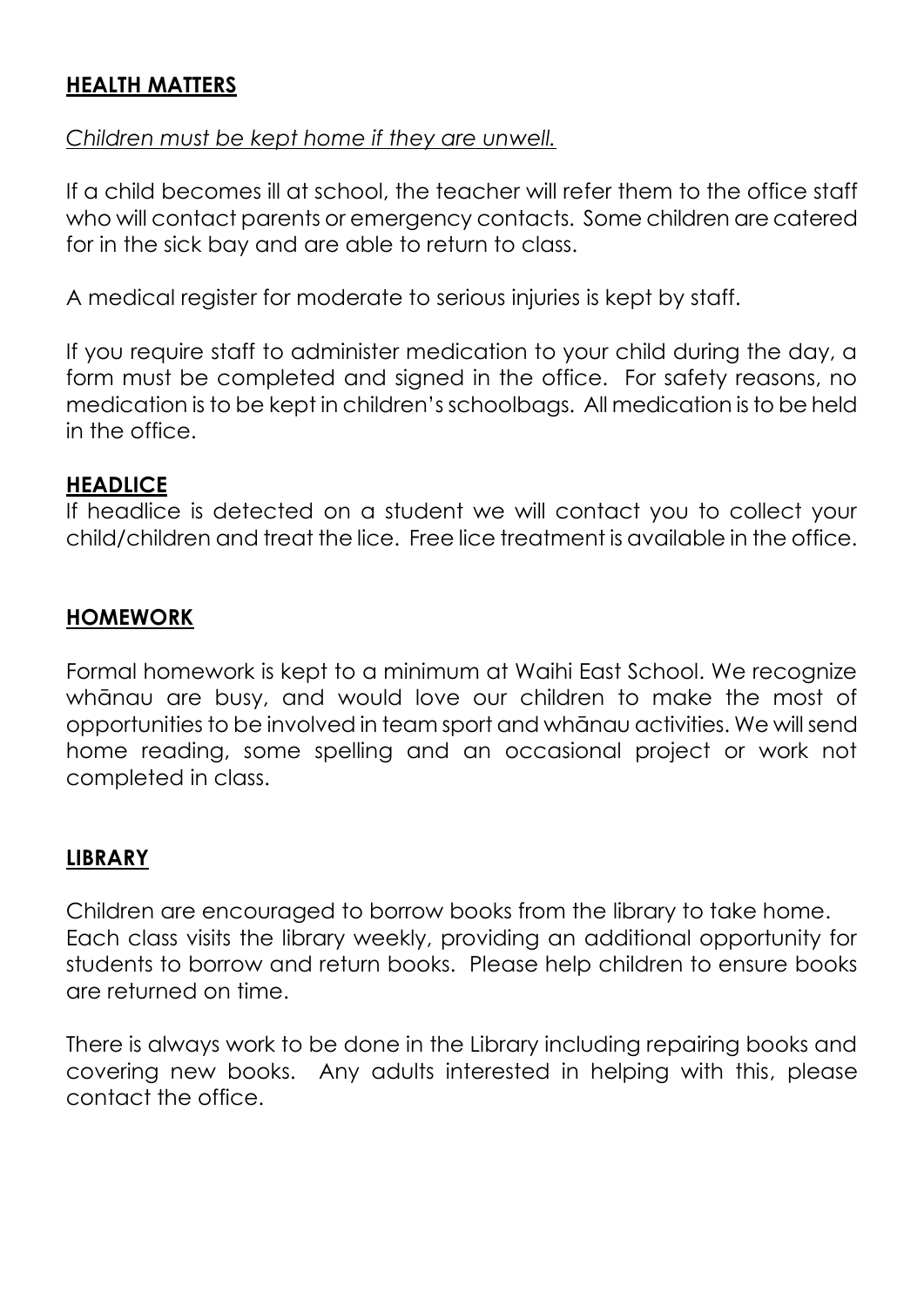## **LOST PROPERTY / NAMING PERSONAL BELONGINGS**

All clothing and other items (footwear, lunch boxes, towels etc.) must be named. The lost property box is located outside the office. It is advisable to follow up any losses immediately by visiting the school. Unclaimed property is given away or placed into our 2nd hand uniform at the end of each term.

## **LUNCHES**

As an ENERGIZE school we strongly endorse healthy food options for students – e.g. sandwiches, bread rolls, fruit, raisins, cheese, veges etc.

• Sushi is available every **FRIDAY**. \$5 for 4 pieces of sushi.

Order forms are available in the office.

Candy, packet noodles, chewing gum, fizzy drinks and glass bottles and containers are not permitted at school.



## **MEETING YOUR CHILD'S TEACHER**

Parents are encouraged to discuss their child's progress and welfare with the classroom Teacher or the Principal. A note to the teacher or a phone call will ensure that a mutually convenient time is arranged.

There will be an opportunity for interview occasion during the year. If you are worried about aspects of your child's school work or behaviour prior to these interviews, contact the school to arrange a visit to discuss this.

School sports days, class/school functions and class trips are ideal opportunities to informally meet with teachers.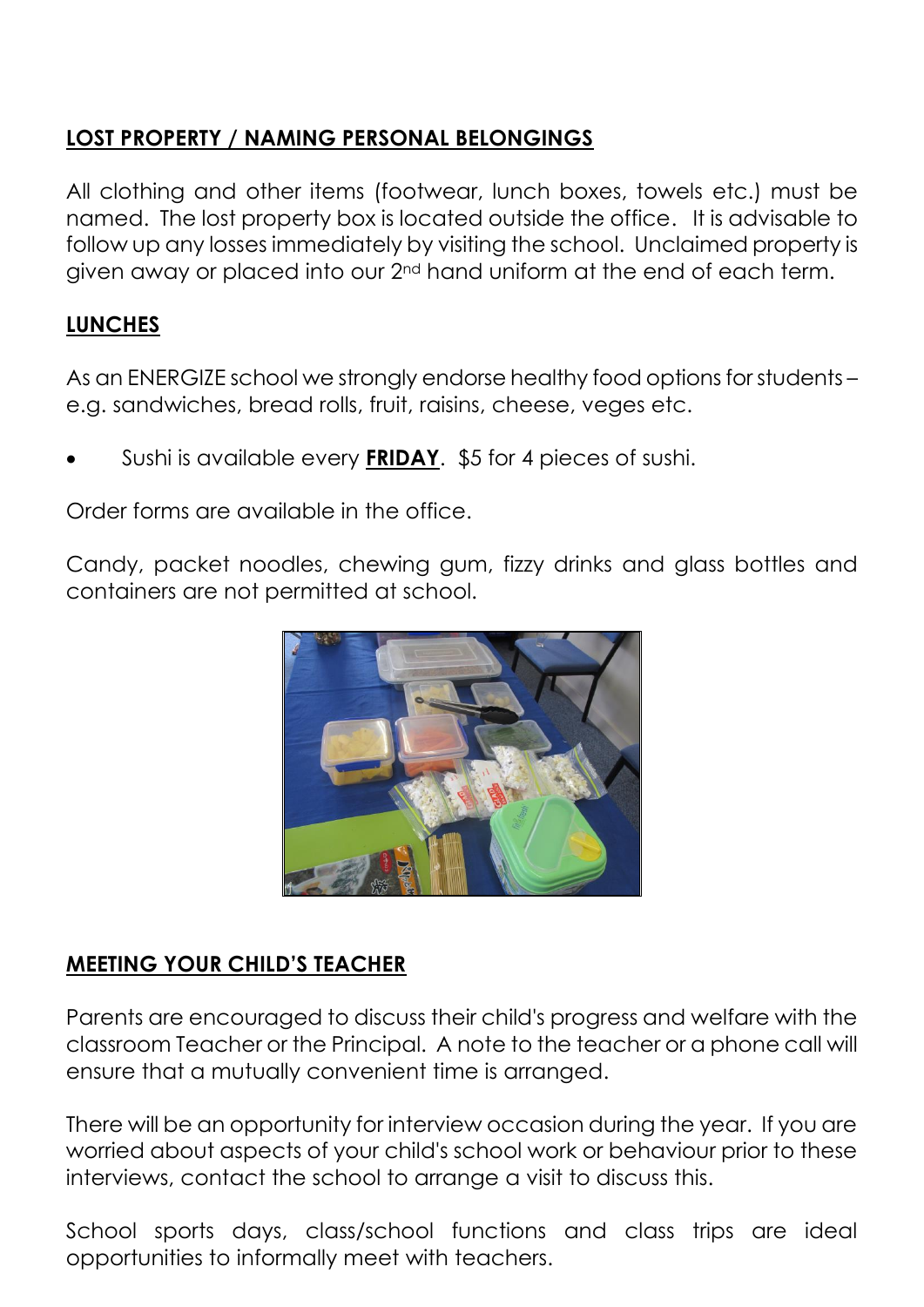#### **NEWSLETTERS**

Newsletters are sent by email every Thursday and are also available on the School website. Newsletters are a great form of communication between school and home as they keep parents informed on what is happening. You can also keep up to date with our school calendar on our website (www.waihieast.school.nz) or by joining our school group on Facebook (Waihi East Primary School).

#### **PARENT HELPERS**

#### **IN THE CLASSROOM**

We welcome assistance in the classroom from parents/whānau. Please discuss this direct with the classroom teacher to arrange a suitable time and day.

#### **SPORTS ASSISTANCE**

Help is always required and appreciated with mid-week and weekend sports activities. We welcome all assistance from parents/whānau that are keen to get involved. Help will be requested throughout the year as sporting events occur.

#### **FUNDRAISING**

'Team East Whanau' (originally the Roopu and MAD teams who have joined forces) work together to operate as a fundraising and support team. Parent helpers are essential for the success of activities throughout the school year which raise important funds for the school, including subsidizing trips and shows. Meetings are advertised on our Facebook page and in school newsletters.

The School is grateful to the central group of people who assist teachers and students through this fundraising. Team East Whanau are always looking for new people who are interesting in getting involved.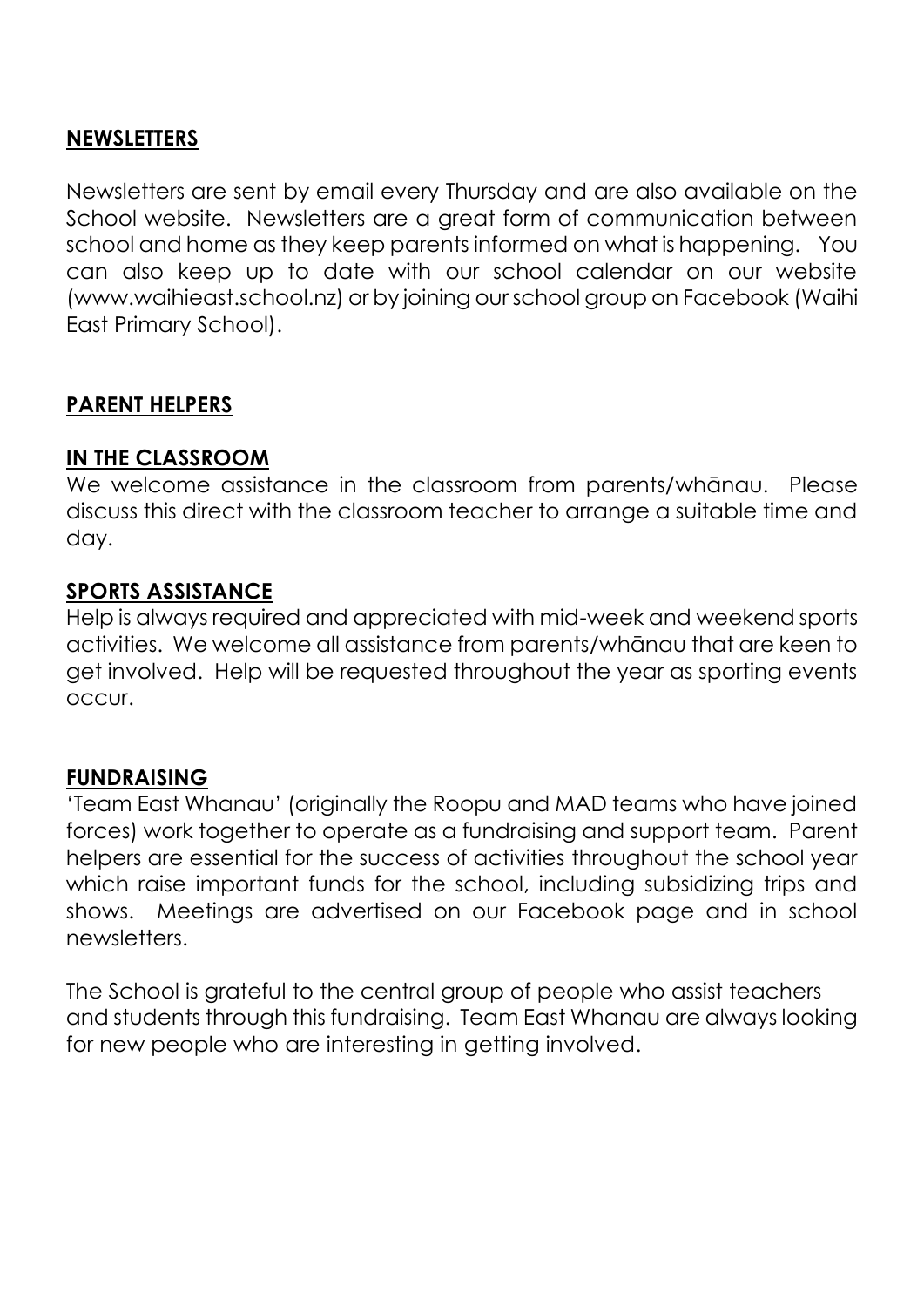## **ROAD SAFETY**

## **PEDESTRIANS**

Parents/whānau need to be sure that children are making safe decisions when crossing and that they know the correct ways to behave on the way to and from school. We ask that children cross the road with our staff outside our school gate on Donnelly Street on our KEA Crossing or exit via the back field gate onto Gladstone Road.

## **CYCLISTS**

All students riding bikes must be confident and have good control and skill. Helmets are essential.

#### **BUS STUDENTS**

Bus students must take extreme care when crossing around busses. Wait on the pavement and do not cross until the bus is well gone.

#### **CAR TRAVELLERS**

The space outside school is congested and we ask for patience and cooperation. If parking on the far side of the road, parents must walk across to meet children. Please do not use the staff car park before or after school.

The bus bay is to be used as a drop off and pick up zone only. Bus bay is only available once the bus has departed in the afternoons. Please do not leave your car un-occupied.

#### **SCHOOL BUS**

The bus arrives at East School at 3.20pm and students will be marked off the bus role by staff. If your child is not to go on the bus please inform the office so their name can be removed from the list.

The bus is available for children who are eligible under Ministry rules only (distance from closest school).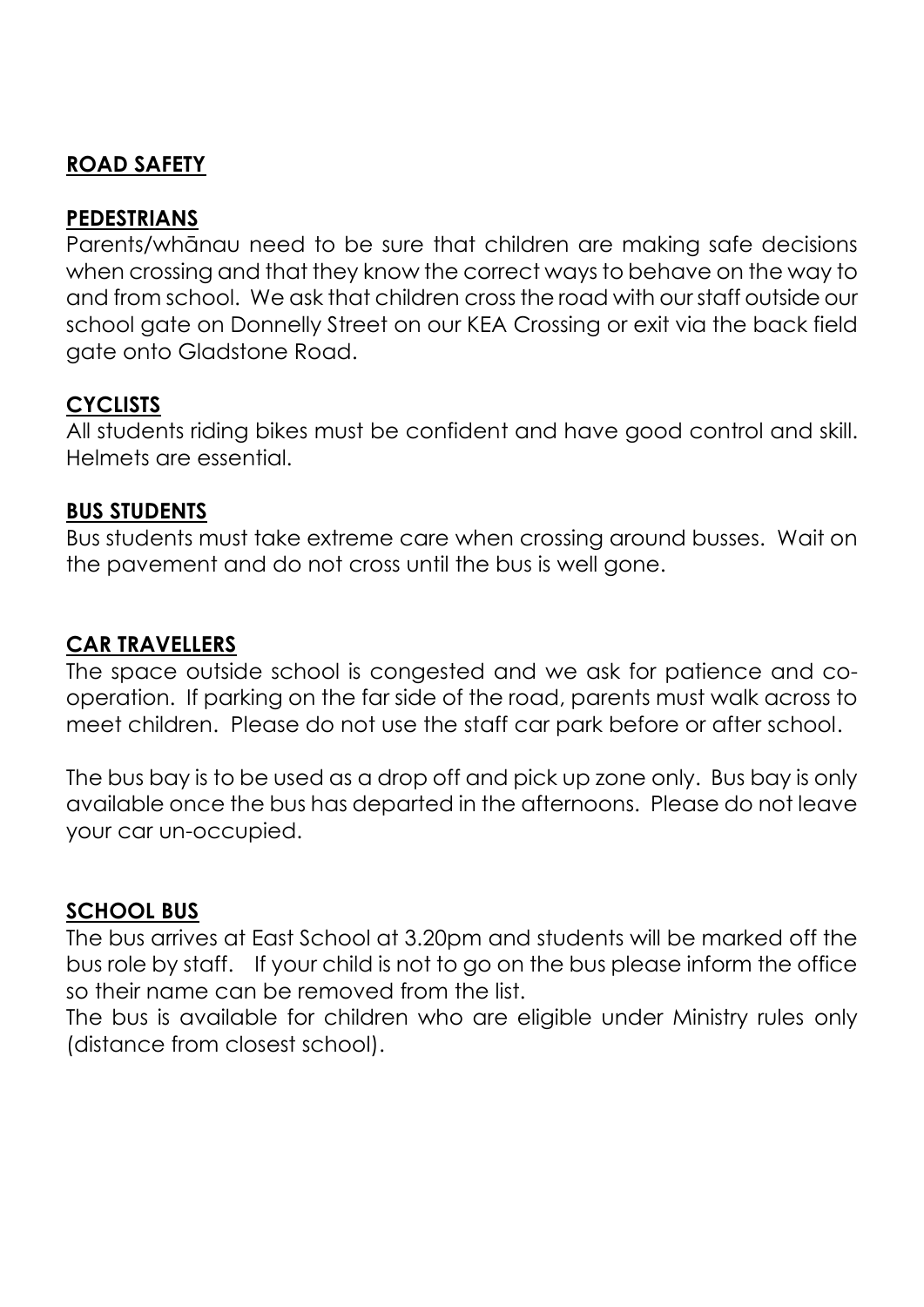## **SCHOOL COMMITTEES**

## **TEAM EAST WHANAU**

Team East Whānau is made up of Board of Trustees members, Parents and Staff who help with the running of the school. Team East Whānau is a flexible group of people and we invite and encourage parents/whānau to be involved.

Team East Whānau is one of the fundraising committees of the school. Unfortunately schools do not get enough money through government funding and additional fundraising is necessary to supplement this. Fundraising activities are held throughout the year. We welcome your input into these activities.

Team East Whānau (originally Roopu Group) was established with the purpose of raising Māori Achievement, as well as providing practical support to **all** families within our school community. Some of the initiatives include purchasing stationary for those in need and collecting and distributing second hand children's clothing within the school community. Contact the office if you need assistance or support or if you would like to be involved.

## **SCHOOL DONATION**

Following the new government initiative we are not asking for school donations this year (2020).

## **SCHOOL HOURS**

| 8.30am                                      | Staff on site.         |  |  |
|---------------------------------------------|------------------------|--|--|
| $9.00$ am – 11.00am                         | Learning Programme     |  |  |
| 11.00am - 11.20am                           | Play Break.            |  |  |
| $11.20$ am – 11.30am                        | In Class Eating Break. |  |  |
| 11.30 am - 12.40 pm                         | Learning Programme.    |  |  |
| $12.40$ pm – 1.15pm                         | Play Break.            |  |  |
| $1.15$ pm $-1.30$ pm                        | In Class Eating Break. |  |  |
| $1.30pm - 3.00pm$                           | Learning Programme.    |  |  |
| 3.00 <sub>pm</sub>                          | End of School.         |  |  |
| 3.20pm                                      | Bus children depart.   |  |  |
| Children may arrive at school after 8.15am. |                        |  |  |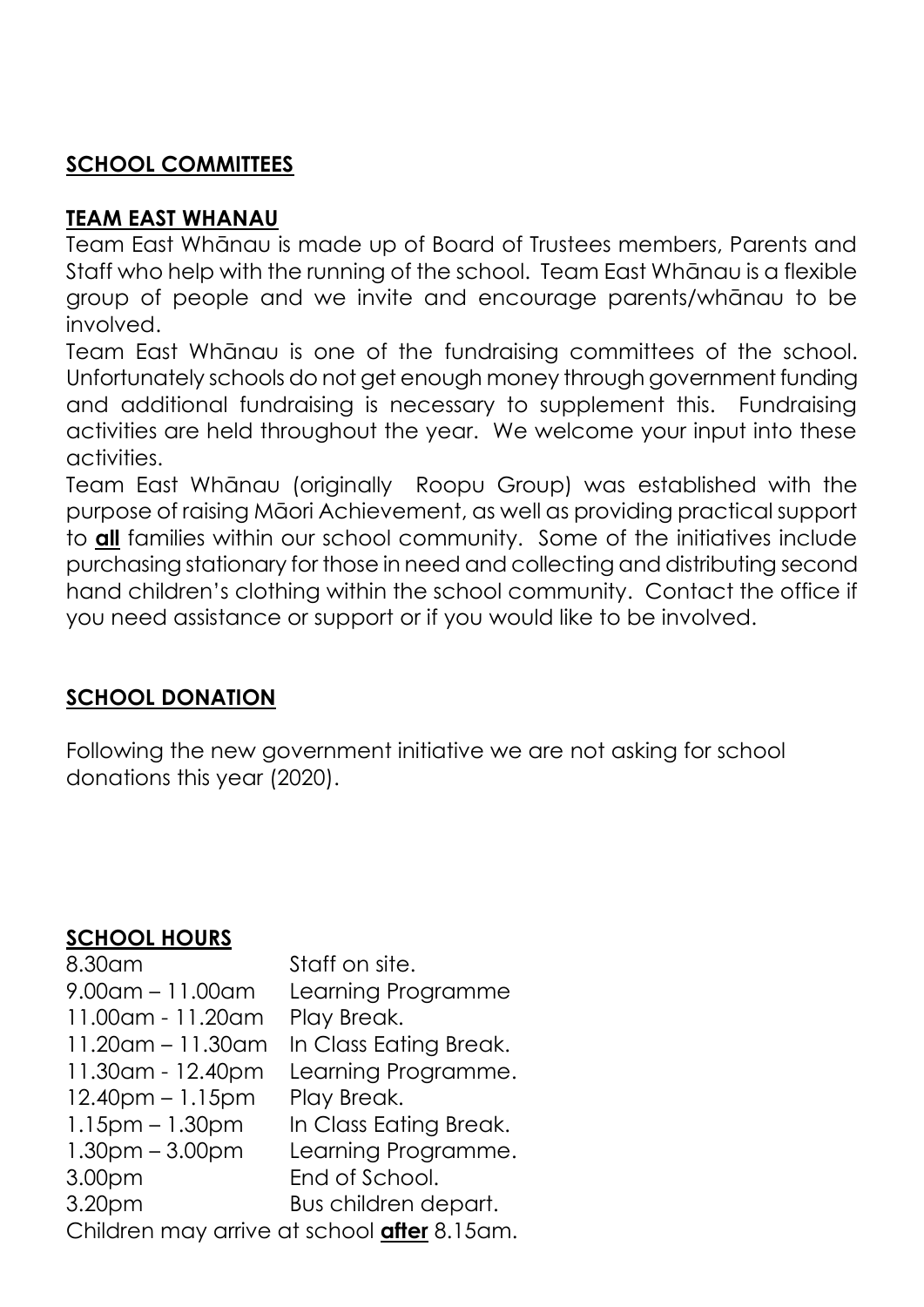## **SCHOOL POLICIES**

School policies are available online at School Docs. https://waihieast.schooldocs.co.nz/ Username: waihieast Please contact the school for a password.

## **SCHOOL UNIFORM**

All uniform is sold through the school office:

| • Short sleeved polo shirt | \$34.00 ea |
|----------------------------|------------|
|                            |            |

- Short sleeved polo shirt(size  $14, 8, 16$ ) \$35.00 ea
- Short sleeved polo shirt(size  $S, M, \& L$ )  $$40.00$  ea
- Long sleeved polar fleece with zip \$36.00 ea
- Bucket sunhat (compulsory Terms 1 & 4) \$ 9.00 ea

Bottoms must be denim, black or navy blue jeans, shorts, leggings or skirts.

### **SPECIAL PROGRAMMES**

We have a range of programmes to assist the class teachers to meet children's individual needs.

### **SUPPORT STAFF ASSISTANCE**

Children will frequently (either as an individual or in a group) work with a teacher aide on special programmes. It is most important that:

- The child's attendance is good
- Follow-up work and homework is done by the child and the programmes are supported by parents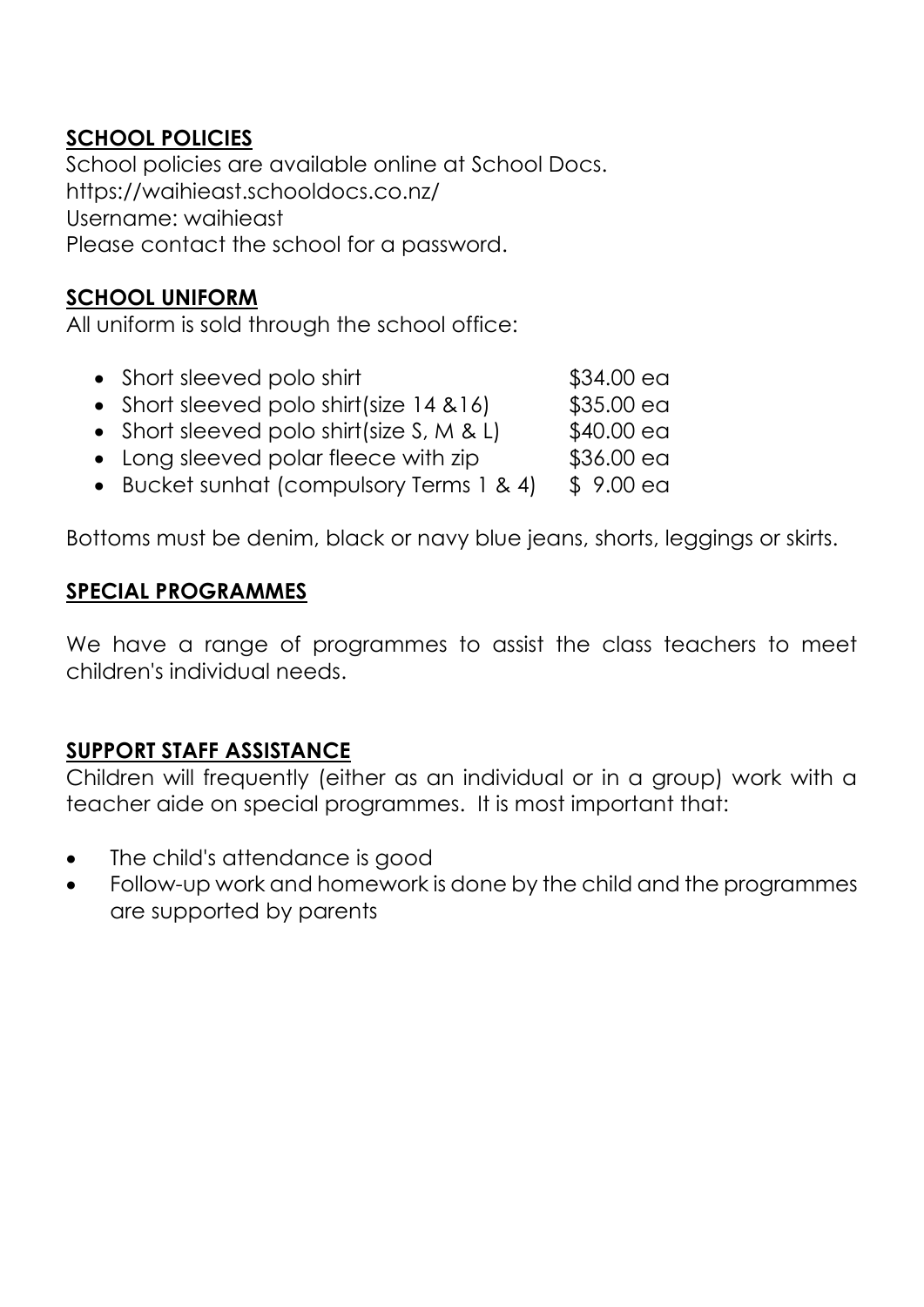## **SPORTS**

Inter school sports are arranged throughout the year.

Occasionally we have visiting personnel from organisations such as Sport Waikato or Thames Valley Rugby Union who offer coaching clinics, usually for all class levels.



The school also encourages children to be involved in Saturday and after school sports competitions. We have school teams in netball, soccer, basketball and hockey, among others. Our Year 5 and 6 children also compete in Waihi sports events with successful children going on to represent Waihi in Northern Region Events (Bethlehem, Te Puna, Katikati), with winners going on to Western Bay of Plenty events. The sports participated in are swimming, cross country, sevens (netball, rugby, soccer, hockey) and athletics.

Parent/whānau assistance with transport will be required for away visits. Please ensure uniforms belonging to the school are returned promptly after being washed.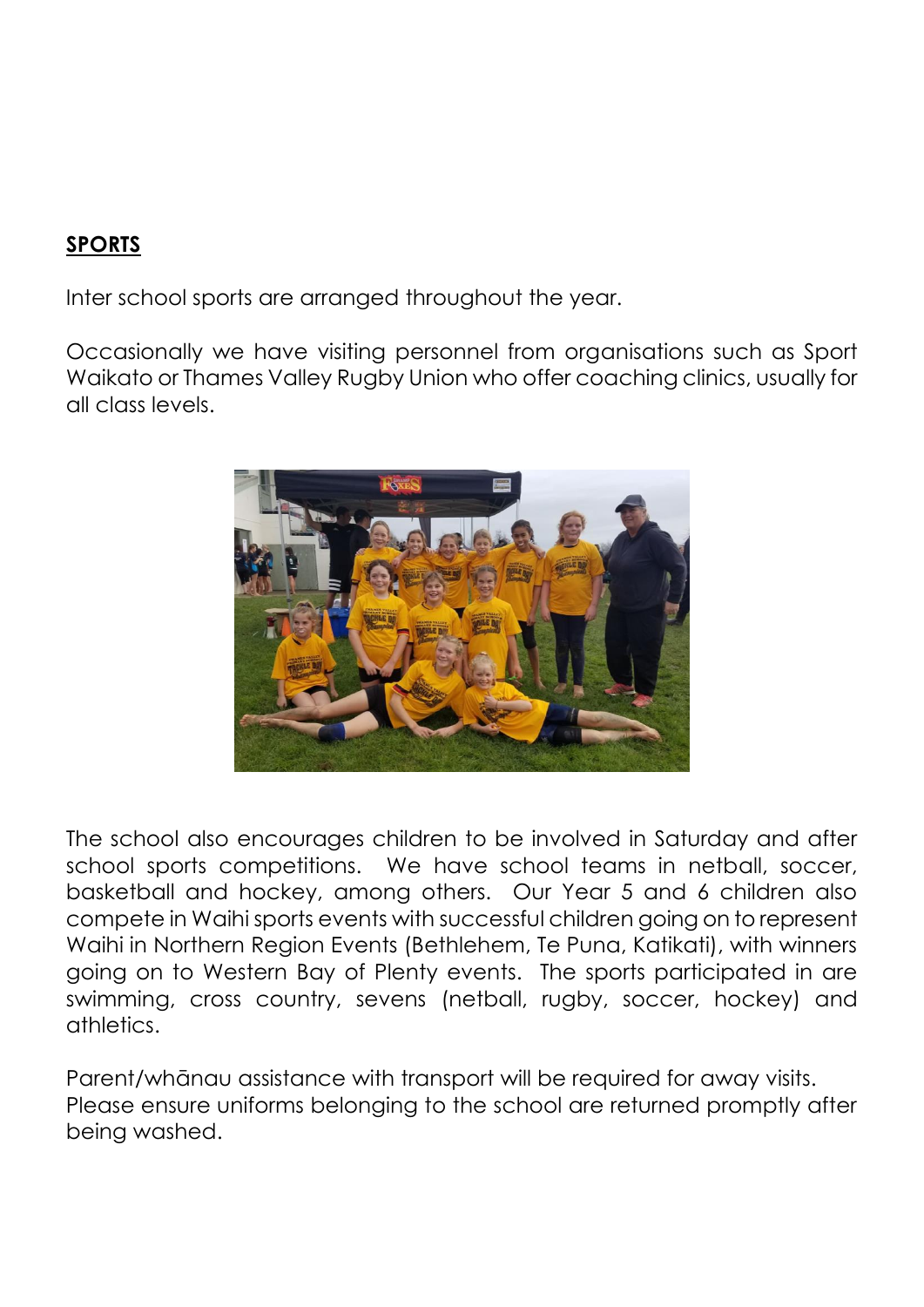

## **SWIMMING**

We are fortunate to have a solar heated swimming pool. Swimming is an important part of the School's Physical Education programme. Our aim is to give water confidence and tuition in the basic styles and in survival techniques.

Please ensure named togs and a towel are sent daily during the swimming season, which usually starts in Term 4 and ends in March/April of Term 1.

A note of explanation is required when a child is not able to swim.

Some years Families are invited to purchase a pool key for use of the pool outside of school hours during the swimming season. Price for this is set each year.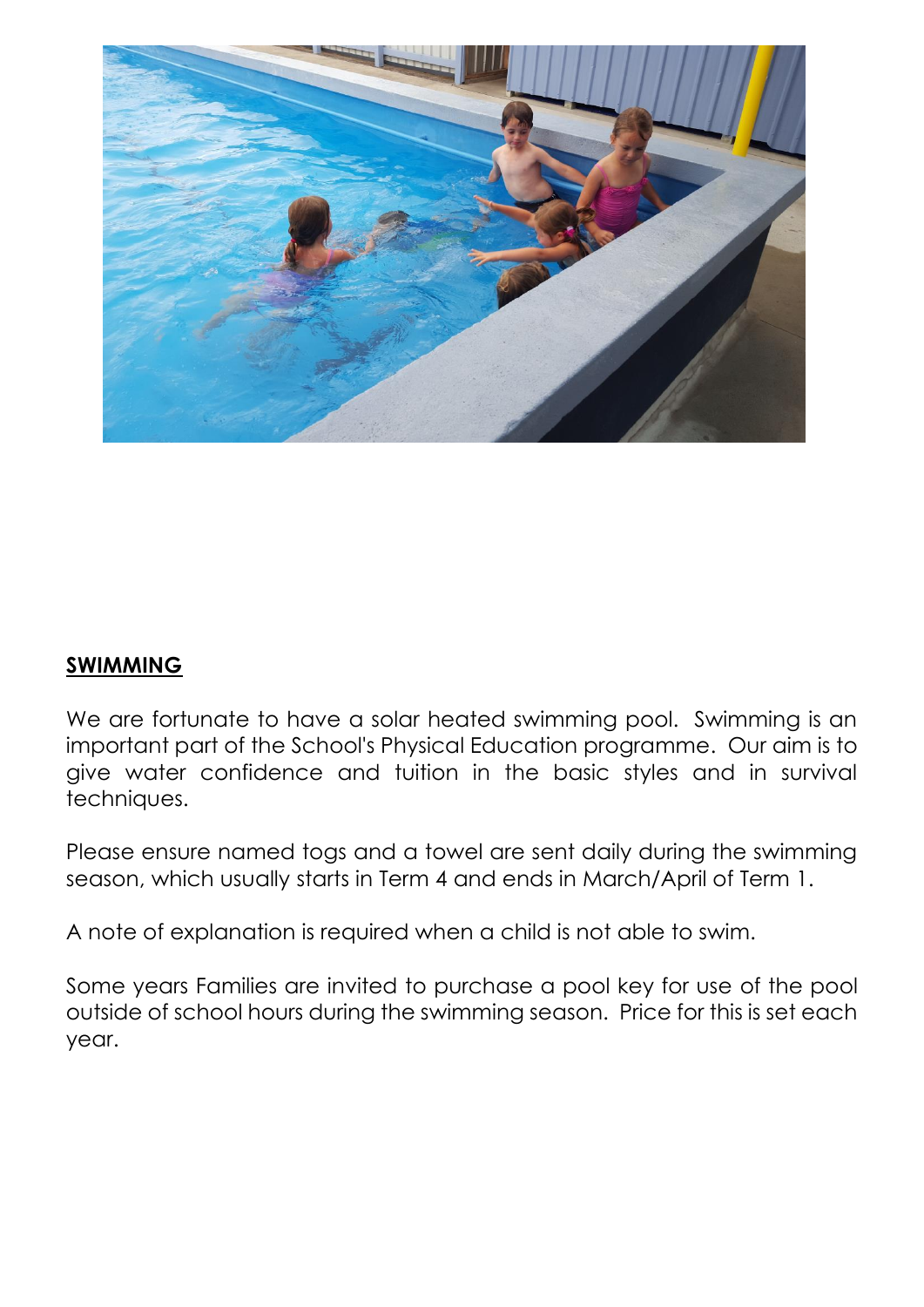## **STAFF**

| <b>PRINCIPAL</b>        |
|-------------------------|
| <b>DEPUTY PRINCIPAL</b> |
| Senior Team Leader      |
| Junior Team Leader      |
| <b>TEACHERS</b>         |

- PRINCIPAL **:** Ms Briar Scott
- $:$  Ms Vanessa Maunder
- : Mrs Dorette Hartley
- : Mrs Brenda Wright
- : Mrs Jo Derham
- **:** Mrs Lynn James
- **:** Mrs Neroli Matautia
- **:** Ms Caitlin Kneebone(currently on leave)
- : Miss Emily Croker
- **:** Ms Jude Fletcher
- : Mr Brendon Carroll
- : Miss Renee Pennington
- : Mrs Brenda Wright

| SPECIAL NEEDS & ESOL  | : Ms Vanessa Maunder                                                                                         |
|-----------------------|--------------------------------------------------------------------------------------------------------------|
| <b>ADMINISTRATION</b> | : Mrs Sharon Samson                                                                                          |
| <b>SUPPORT STAFF</b>  | : Mrs Michelle Burr<br>: Mrs Tanya Giles<br>: Mr Scott Spicer<br>: Ms Nyah Frew<br>: Mr Matthew Carden-Scott |
| <b>CARETAKER</b>      | : Mr Ross Cowan                                                                                              |

#### **STATIONERY**

Complete stationery packs tailor made for Waihi East School are available to purchase through Bay Office Products. Information on how to do this is available in the office. Alternatively stationery can be purchased at the store of your choice. Stationery lists are made available prior to the Christmas holiday period and Waihi Stationery will have copies of our class requirements.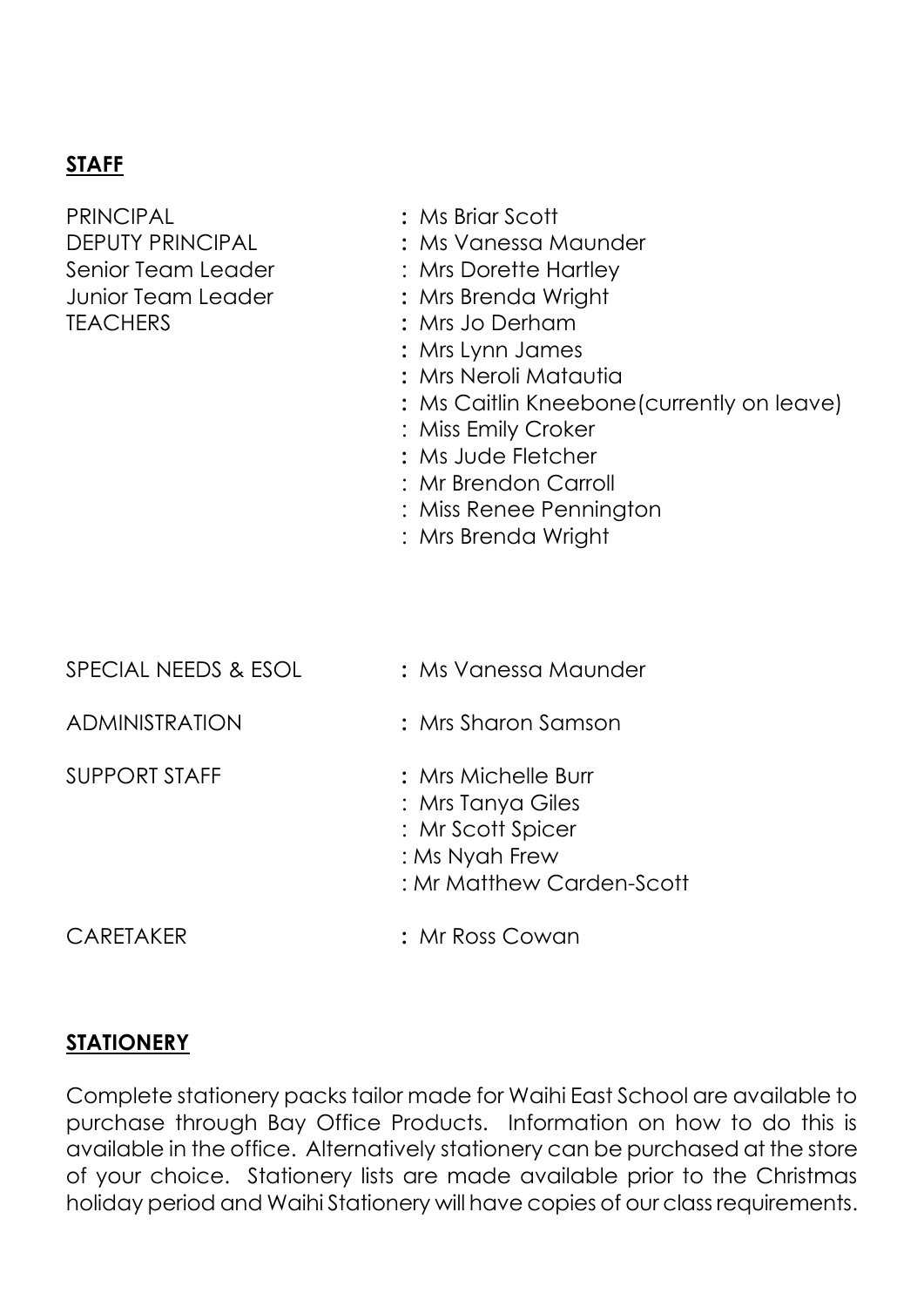#### **SUN SMART SCHOOL**

Waihi East School is a sun smart school. Sunhats are compulsory for Terms 1 and 4 and at other times when necessary. Students without hats must play under the shaded areas.

Uniform bucket sunhats have been bulk purchased by the school and are available for sale through the office at the subsidized price of \$9.00 each.

Children should apply sunscreen prior to leaving home. Additional sunscreen is available at school for re-application during the day.

### **TOYS, GAMES, PHONES ETC.**

Waihi East School does not accept responsibility for these items brought from home. However we understand from time to time children may bring special items to show and share with others. In these instances we will help where possible; however we ask it is understood that there is risk involved with this.

#### **2022 TERM DATES**

Term 1 - 9 Feb – 14 April Term 2 - 2 May- 8 July Term 3 - 25 July – 30 Sept Term 4 - 17 Oct- 19 Dec

#### **2023 TERM DATES**

Term 1 - between 30 Jan & 7 Feb - 6 April Term 2 24 April – 30 June Term 3 – 17 July – 22 September Term 4 – 9 October – 20 December